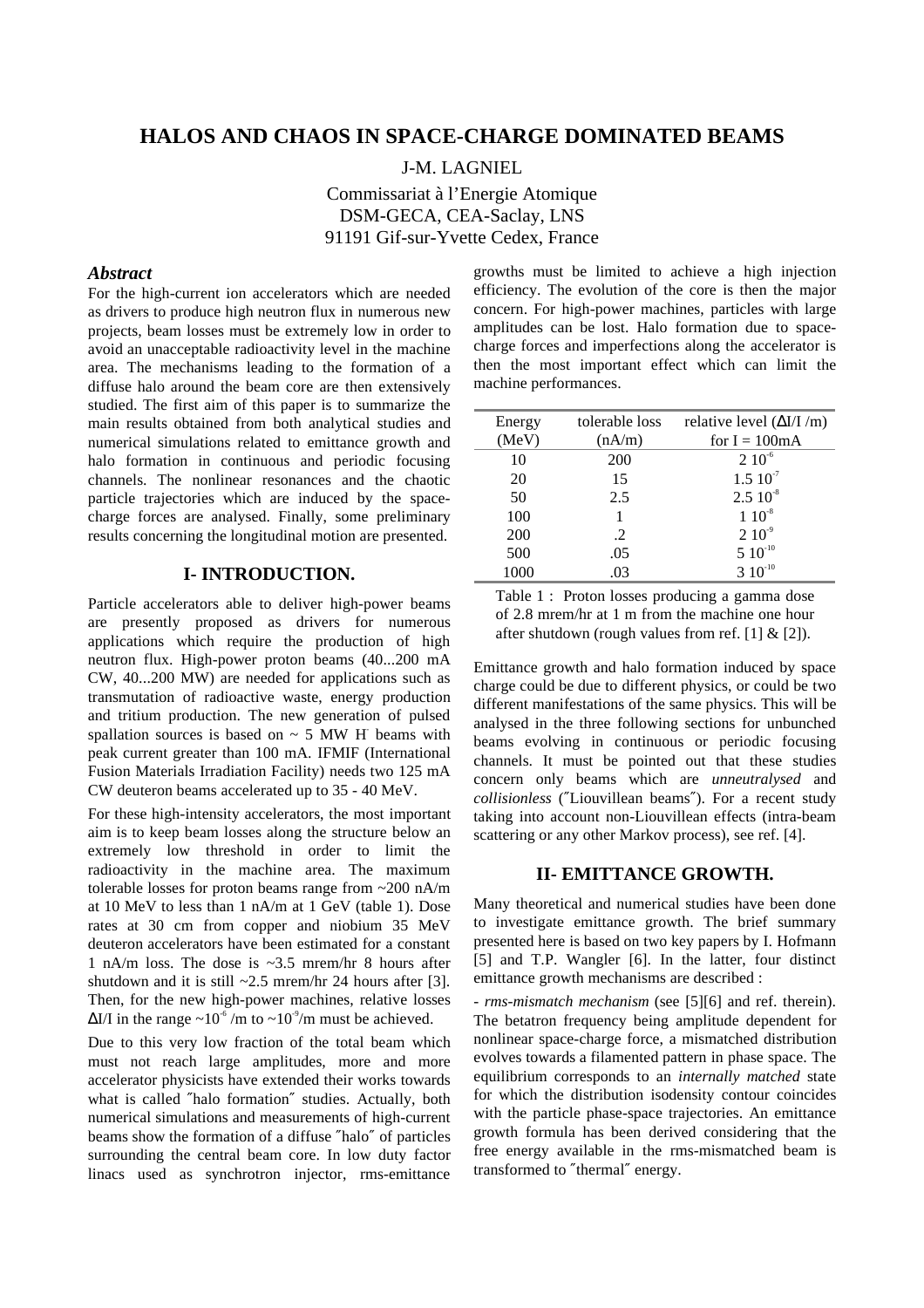- The *charge-redistribution mechanism* affects beams which are rms-matched but internally mismatched (see [5][6] and ref. therein). The rms-emittance growth results from internal plasma oscillations which drive the nonuniform initial density towards an internally matched charge density with a central uniform core and a finite thickness boundary. Again, the emittance growth can be estimated from the conversion of nonlinear field energy to thermal energy. Collective interaction is considered to be the source of instabilities. Both analytic theory and computer simulation concerning these *coherent spacecharge effects* are reviewed in ref. [5].

- *energy-transfer mechanism*. An observation of emittance transfer between two degrees of freedom led P. Lapostolle to the suggestion of equipartitioning. While the collisionless character of the beam precludes any thermodynanical behaviour, this effect was first demonstrated by M. Promé in computer simulation studies [7]. The space-charge force couples the longitudinal and transverse motions and drives the beam towards an equipartitioned state associated with a ″hyperemittance″ growth. This mechanism of *charge redistribution* between different degrees of freedom has been extensively studied after that by I. Hofmann, R.A. Jameson, T.P. Wangler, M. Reiser and many others (see [5] [6] and ref. therein ). Hofmann found that *collective instabilities* can be excited and lead to equipartitioning. He defined the instability thresholds which can be used to avoid energy transfer by a proper choice of the accelerator parameters. Nevertheless, to keep the beam equipartitionned is still considered as a fundamental condition for an accelerator design [8].

- *structure-resonance mechanism.* Several studies have shown that periodic structures induce envelope growth and excite *coherent modes* in a nonuniform density beam. It is recommended to design the accelerator with zero-current phase advances per focusing period below  $\sigma_{0t} = 90^\circ$  in order to avoid these instabilities.

### **III- NONLINEAR RESONANCES.**

Two papers presented at PAC93 [9][10] pointed out that the interactions of single particles with an oscillating beam core can be resonant. To study this source of halo formation which can be called *incoherent space-charge effects* by analogy with the incoherent beam-beam effect, we must first analyse the resonances which can be excited (see [11] and ref. therein).

The envelope equations which give the beam radius evolutions in the horizontal (a) and vertical (b) planes can be written in smooth approximation :

$$
\frac{d^2a}{ds^2} + \sigma_{\alpha}^2 a - \frac{\varepsilon^2}{a^3} - \frac{2K}{a+b} = 0
$$
  

$$
\frac{d^2b}{ds^2} + \sigma_{\alpha}^2 b - \frac{\varepsilon^2}{b^3} - \frac{2K}{a+b} = 0
$$

where K is the generalised perveance and  $\epsilon = \epsilon_{\gamma} = \epsilon_{\gamma}$  is the total emittance. For weak mismatches, these coupled equations can be linearized and, following Hofmann [5], the two eigen modes (even and odd) of the envelope oscillations can be calculated. They are characterised by

$$
\sigma_{\rm e} = \sqrt{2(\sigma_{\rm 0t}^2 + \sigma_{\rm t}^2)} \qquad \sigma_{\rm o} = \sqrt{\sigma_{\rm 0t}^2 + 3\sigma_{\rm t}^2} \quad (1)
$$

where  $\sigma_{t}$  is the betatron phase advance with space charge. The even and odd modes are also called ″breathing″ and ″quadrupolar″ modes. The envelope oscillations are function of the focusing system :

- for a *continuous focusing channel*, these two modes can be excited only if the beam is mismatched.

- for a *periodic solenoidal channel*, the breathing mode is ″intrinsically excited″. The period of the intrinsic envelope oscillation for a matched beam is obviously the focusing channel period ( $\sigma$ <sub>i</sub> =  $2\pi$ ). For a mismatched beam, this intrinsic oscillation is still present and, in addition, the two eigen modes  $\sigma_{\rm e}$  and  $\sigma_{\rm o}$  can be excited.

- for a *FODO channel*, the intrinsic quadrupolar mode  $(\sigma_i = 2\pi)$  is permanently excited and the two eigen modes are added when the beam is mismatched. A numerical integration of the envelope equations without smooth approximation (figure 1) shows that the amplitudes of the odd and even modes are already large compared to the one of the intrinsic mode for a weak mismatch (10%) [11]. The frequencies obtained by FFT are very close to those calculated using (1).



Figure 1 : Fourier spectrum of a mismatched beam envelope in a FODO channel. The intrinsic quadrupolar mode frequency is  $f = 1$ , the two peaks at low frequency are the two eigen modes.

*Incoherent space-charge effects* can then be ″excited″ even if the beam is matched. Beam mismatching is an additional source of excitation but is not a *sine qua non* condition for emittance growth and halo formation.

Beam core oscillations (due to the focusing channel periodicity and/or to a mismatch) induce an oscillation of the space-charge forces. Resonant interactions between the particle motion and these oscillating forces can be characterized by the space-charge tune :

$$
\nu = \sigma_{\text{particle}} / \sigma_{\text{core}} \quad \text{with} \quad \sigma_{\text{core}} = \sigma_{\text{i}}, \sigma_{\text{e}} \text{ or } \sigma_{\text{o}}.
$$

The minimum value of  $\sigma_{\text{particle}}$  is  $\sigma_{\text{t}}$  when  $\sigma_{\text{t}}$  is defined as the phase advance near the axis of monotonicallydecreasing or uniform distributions. Its maximum value is  $\sigma_{\alpha}$  because particles travelling at large amplitudes are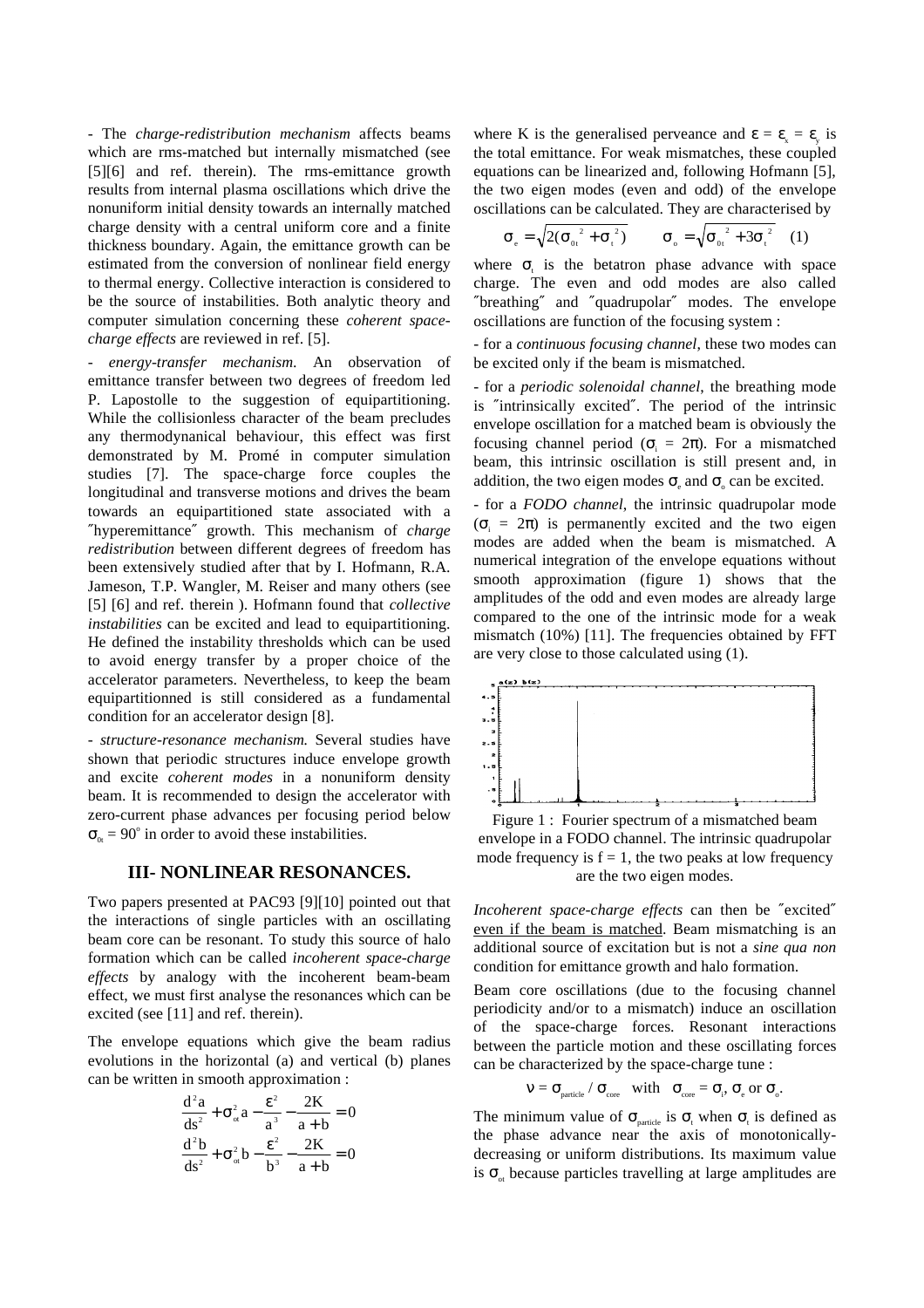weakly influenced by the space-charge force. Then, the resonances excited by core oscillations are in the range :

$$
\sigma_{_{t}}\,/\,\sigma_{_{i,e,o}}\leq \nu_{_{i,e,o}}<\sigma_{_{0t}}\,/\,\sigma_{_{i,e,o}}
$$

The range of intrinsic resonances excited by a matched beam in a periodic focusing channel is then given by :

$$
\sigma_{\rm t}/2\pi \leq v_{\rm i} < \sigma_{\rm 0t}/2\pi
$$

and the ranges of the additional resonances excited by a mismatched beam are such that :

$$
\eta / \sqrt{2(\eta^2 + 1)} \le \nu_e < 1 / \sqrt{2(\eta^2 + 1)}
$$
 (even mode)  

$$
\eta / \sqrt{3\eta^2 + 1} \le \nu_e < 1 / \sqrt{3\eta^2 + 1}
$$
 (odd mode)

where  $\eta = \sigma_t / \sigma_{0t}$  is the tune depression [11].

The choice of  $\sigma_{\alpha}$  < 90° made to avoid instabilities induced by the *structure-resonance mechanism* means that the low-order intrinsic resonances  $v_i = 1/2$ , 1/3 and 1/4 are avoided. Figure 2 shows that the strong  $v_{0.0} = 1/2$ resonances are always excited by a mismatch, but that  $v_{\text{eq}} = 1/4$  is not present for  $\eta > 0.4$ . This threshold which is considered as a space-charge limit to avoid emittance growth [5][6] can then be explained by this analysis.



Figure 2 : Resonances excited by a mismatch versus η. Each pair of curves defines the range of resonances  $(v = 2/3...)$  excited by the even  $(v_e)$  and odd  $(v_o)$  modes.



Figure 3 : Even mode resonances vs particle amplitude for  $\eta$ = 0.1 (left) and  $\eta$ = 0.5 (right)

in KV and Gaussian distributions with R and  $R_{rms} = 1$ .

Figure 3 shows the positions of the even mode resonances as a function of the particle amplitudes for both uniform (KV) and Gaussian beam distributions

[11]. Obviously, incoherent nonlinear resonances can be excited into the beam core of a nonuniform distribution. In this case, they can drive the nonuniform beam core towards an uniform distribution, even if the beam is not strongly ″space-charge dominated″.

For a high-intensity beam accelerated by a linac (at relatively low energies), the tune spread induced by space charge can be large. In an accelerator designed for energy production and nuclear waste treatment, η rises as {0.4, 0.62, 0.91} at {20, 200 1600 MeV} in the transverse plane and falls as {0.5, 0.24, 0.08} in the longitudinal plane for the same energies [12]. The space charge is weaker in the high-energy part of ESS linac  $(W > 100$  MeV) where the tune depressions are greater than 0.7 [13]. Nevertheless, it seems difficult to avoid the *incoherent space-charge resonances*, at least in the low energy part of the accelerator  $(W < 50 \text{ MeV})$ .

### **IV- HALOS AND CHAOS.**

In order to get a meaningful insight of the physics underlaying any *complex system*, models must be built getting rid of details of the real system by seeking some hierarchy in the physical processes involved. Simplifying assumptions are essential to understand the system dynamic properties, an understanding which is impossible looking at computer simulations done with a large number of particles. Following this idea, the Particle-Core Model (PCM) [9] is the best tool to study the *incoherent space-charge effects*. This is a two-step method : the *beam core* envelope evolution is first computed, then, the behaviour of *test particles* injected into or around the beam core is analysed.

The very first observation of chaotic particle trajectories (see [11]) has been done using the PCM for space-charge dominated beams in *continuous focusing channels*.



This chaotic behaviour induced by the *resonance overlap mechanism* has been clearly observed using the Poincaré surface of section technique (figure 4). These analyses (see [11]) have been confirmed for different values of the tune depression and for a nonuniform distribution [14]. Analytic models for halo formation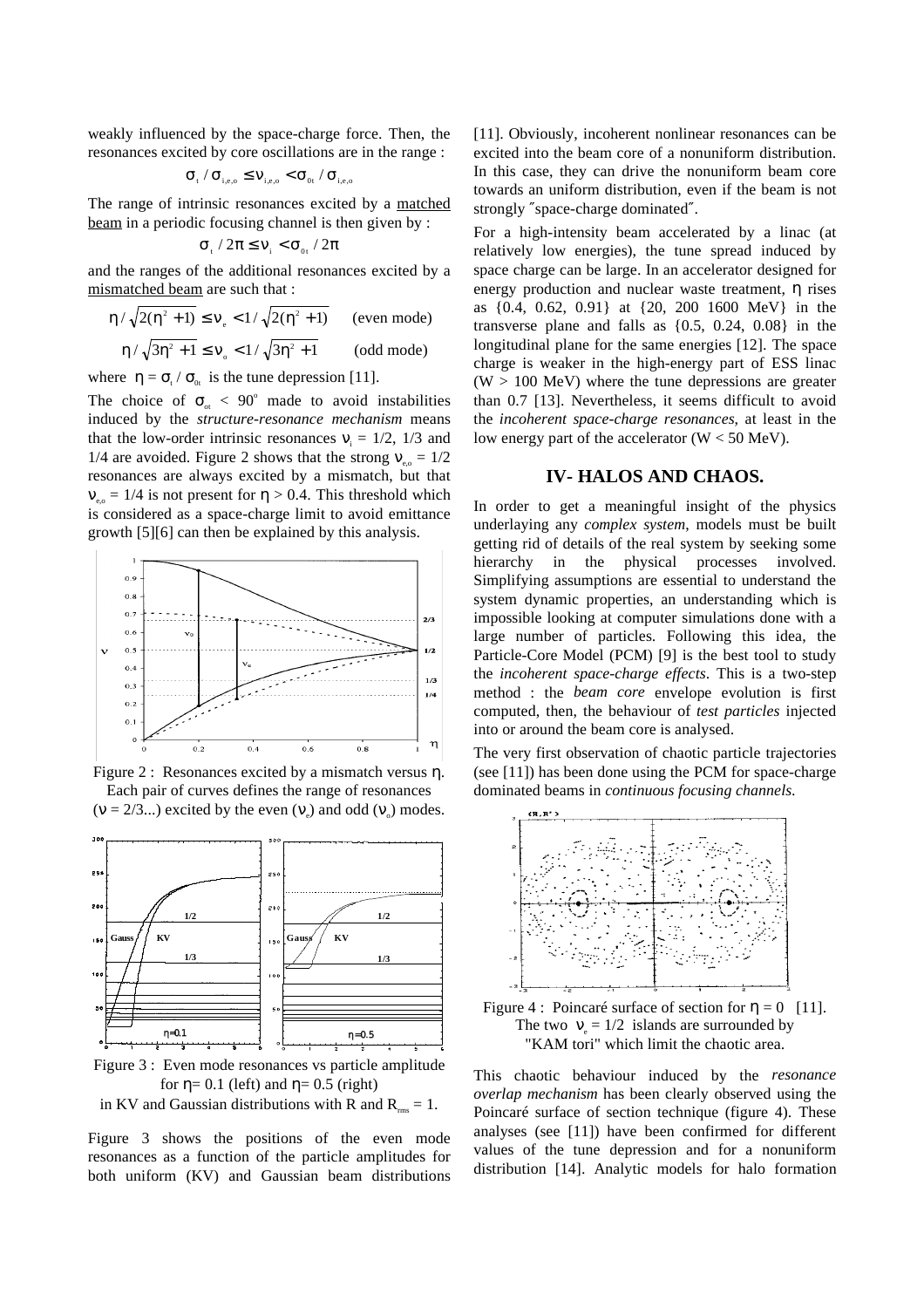which reproduce the main features seen in these simulations have been developped by R.L. Gluckstern [15], S.Y. Lee and A. Riabko, D.L. Bruhwiler and others. These results have been also confirmed by many self-consistent numerical simulations done using multiparticle PIC codes (R. Ryne, C. Chen, A. Piquemal...). For an overview not restricted to continuous focusing channels, see the contributions to the 8th ICFA advanced beam dynamic workshop on space charge dominated beams and applications of high brightness beams, Bloomington, USA, Oct. 1995.

The PCM has also been used to study the behaviour of matched beams in a FODO channel [11]. The Poincaré surface of section technique is used again to analyse the phase space topology. Figure 5 clearly shows the position of some intrinsic resonances in the  $(x,x')$  phase plane for uncoupled particles  $(y = y' = 0)$ .



Taking into account the coupling force induced by space charge leads to the analysis of a nonautonomous system with  $N = 2.5$  degrees of freedom  $\{(x,x')+(y,y')+z\}$ . In this case, resonances form a dense "Arnol'd web" into which particles can diffuse (see [11]). This phenomena which is a source of energy transfer between different degrees of freedom could explain the equipartition thresholds defined by I. Hofmann.

For mismatched beams in a FODO channel, it has been shown that the additional incoherent resonances excited by the even and odd modes can induce a large chaotic zone around the beam core. This chaotic sea is induced by resonance overlap of the  $v_{\text{eq}} = 1/2$  resonance with the low order intrinsic resonances which can be observed in figure 5. Nevertheless, the  $v_i = 1/6$  resonance which is localized at large amplitude is not very affected by a weak mismatch. For a strong mismatch, C. Chen and R.C. Davidson have shown that the envelope oscillation itself becomes chaotic [16]. In this case, each eigen mode is characterised by a large frequency spectrum indicating that the beam core becomes unstable.

It is clear that incoherent space-charge resonances can scatter particles around the beam core, an emittance growth and halo formation mechanism which is highly enhanced when chaotic areas are formed due to resonance overlap. To avoid this effect, nonlinear correctors can be used to forbid resonance overlap in the beam core vicinity. This has been demonstrated with octupoles used to cancel emittance growth and halo formation in a FODO channel tuned with  $\sigma_{0t} = 100^{\circ}$ . (see [11]) as well as with duodecapoles by Y.K. Batygin [17].

## **V- ACCELERATED BEAMS.**

The previous sections concern the transverse dynamics of continuous beams. These studies undertaken in a restricted framework are essential for the understanding of space-charge dominated beam dynamics (emittance growth and halo formation). Nevertheless, the results can not be extrapolated to accelerated beams. Following are some preliminary reflexions on additional effects induced when the beam is accelerated :

a- An obvious effect is that the particles being bunched, the peak current increases by almost a factor ten.

b- There is a strong coupling between the radial and longitudinal planes (synchro-betatron coupling) induced by space charge but also by the defocusing effect of the RF field which can be strong in a linac.

c- A sinusoidal RF voltage provides the acceleration, the longitudinal focusing force is then nonlinear.

d- The Hamiltonian system is no longer conservative and the motion appears to be damped [18].

Point b- should be studied carefully in the future because synchrobetatron coupling is a strong source of chaos, then a strong source of particle diffusions (see [11] for a preliminary study). Nevertheless, the two last points seem to be almost important. Point c- because the sinusoidal accelerating voltage increases the system nonlinearities and gives a possibility for particules which escape from the potential well to diffuse far from the beam core. Point d- because the deep character of the dynamics is modified when acceleration is taken into account. A damping term must be introduced in the equation of motion, the assymptotic behaviour is then characterized by a bassin of attraction and simple or strange attractors.

The equation of motion for particle trajectories in the longitudinal plane can be writen :

$$
\frac{d^2 \delta \varphi}{ds^2} + A(s) \frac{d \delta \varphi}{ds} + B(s) \Big[ \cos(\varphi) - \cos(\varphi_s) \Big] + C(s, \delta \varphi) = 0
$$

where  $\delta \varphi = \varphi \cdot \varphi_s$  with the synchronous phase  $\varphi_s$  defined using the linac convention. With suitable scaling of displacement ( $\delta \varphi \rightarrow x$ ) and "time" (s  $\rightarrow z$ ), this equation can be reduced to ″standard forms″ which keep the nonlinear character of the original equation :

$$
x'' + \alpha x' + \{ 1 + F \cos(\omega z) \} x - x^2 = 0 \qquad (2)
$$
  

$$
x'' + \alpha x' + x - x^2 = F \cos(\omega z) \qquad (3)
$$

where the perturbing force  $C(s,\delta\phi)$  (space charge or others) is noted  $F \cos(\omega z)$ . These equation can be studied in order to get the feeling on the sensitivity of the longitudinal motion to perturbations.